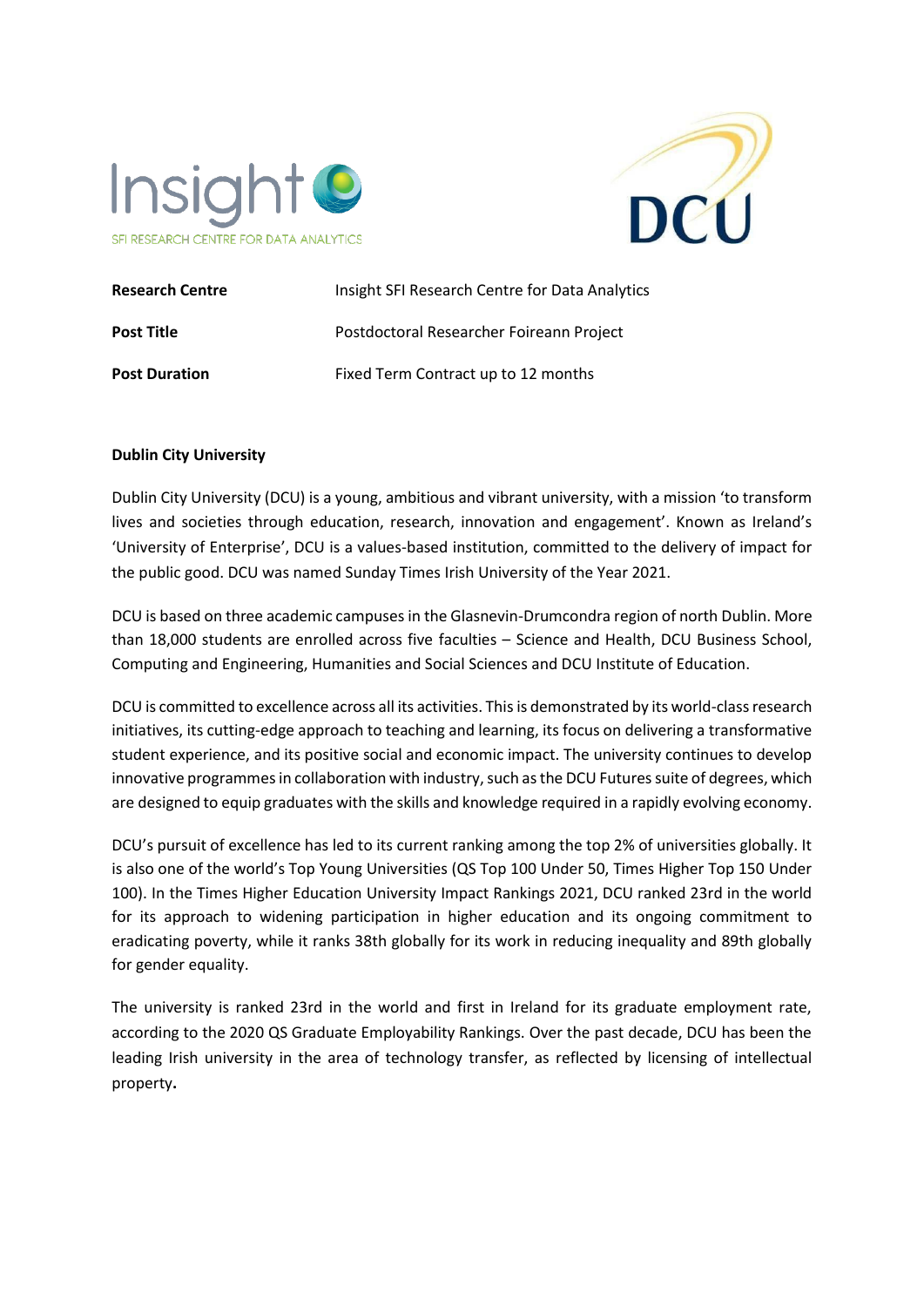#### **The Insight SFI Research Centre for Data Analytics**

The Insight SFI Research Centre for Data Analytics (http://www.Insight-centre.org) is an SFI funded Research Centre which brings together researchers from University College Dublin, NUI Galway, University College Cork, and Dublin City University, as well as other partner institutions, Trinity College Dublin (TCD), University of Limerick (UL), Maynooth University (MU) and Tyndall National Institute. It creates a critical mass of more than 400 researchers from Ireland's leading ICT clusters to carry out research on a new generation of data analytics technologies in a number of key application domain areas, such as Health and Human Performance, Smart Communities, Internet of Things, Enterprise and Services and Sustainability and Operations.

The €150m Centre is funded by Science Foundation Ireland and a wide range of industry and European Union partners. Insight's research focus encompasses a broad range of data analytics technologies from machine learning, decision analytics and social network analysis to linked data, recommender systems and the sensor web. Together, with more than 220 partner companies, Insight researchers are solving critical challenges in the areas of Connected Health and the Discovery Economy.

### **Research Career Framework**

As part of this role the researcher will be required to participate in the DCU Research Career Framework [\(http://dcu.ie/hr/ResearchersFramework/index.shtml\)](http://dcu.ie/hr/ResearchersFramework/index.shtml). This framework is designed to provide significant professional development opportunities to researchers and offer the best opportunities in terms of a wider career path.

DCU has a strong track record in attracting both Irish and European Union research funding under Horizon 2020 (and all previous Framework programmes), Marie Curie Actions and Erasmus. We offer a dynamic and internationally-focused environment in which you can advance your academic career.

#### **The Project**

The Foireann Project is focused on processing very high volumes of activities within GAA clubs with a view to understanding more about geo-based club membership, gender and age breakdowns, game type breakdowns, to best prepare for future administration of the games.

The project proposes to a queryable database for analytics, visualisations, predictions, to be used by the GAA, researchers and planners.

#### **Role Profile**

The successful candidate will be involved in the database design and OLAP frontend to create data assets for the purpose of analysis, decision making and machine learning.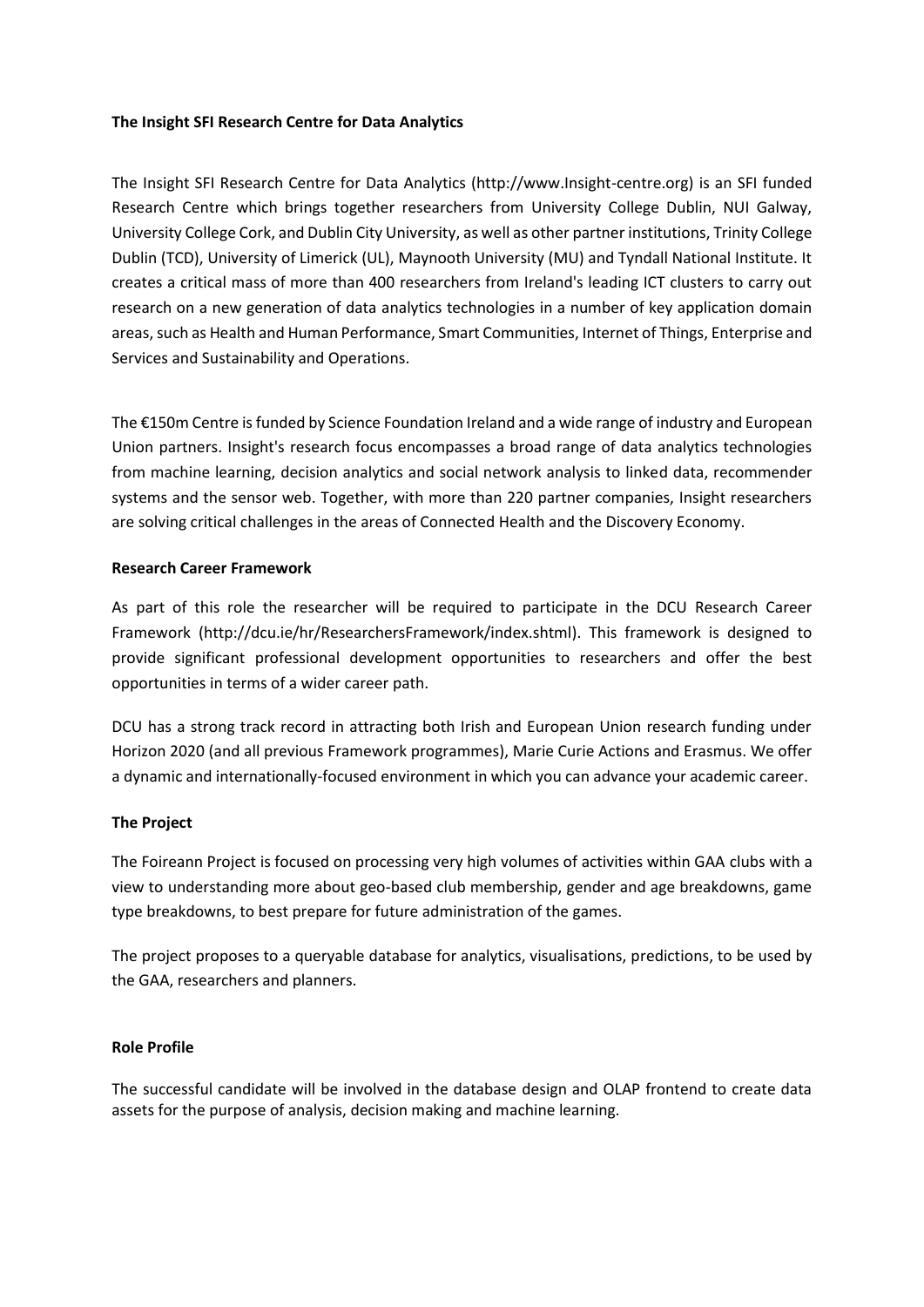### **Principal Duties and Responsibilities**

- Conduct an analysis of the data supplied by the GAA to understand which variables are to be included and how those separate datasets may be integrated.
- Provide support and advice to PhD students working on similar topics.
- Provide a link between Insight and the GAA.
- Produce top quality journal and conference publications, in collaboration with the PIs.
- Participate in Insight Centre activities, including industry showcases, annual reviews and industry and agency visits to the Insight labs.
- Carry out administrative work associated with the programme of research as necessary
- Other tasks relevant to successfully implementing the assigned research programme.
- Liaise with both external and internal stakeholders, including academics, undergraduate and postgraduate students, external supervisors and host placement schools.
- Preparation of project outputs, interim and final reports as required by the project schedule.
- Deliver research outputs according to project schedules.
- Other tasks relevant to successfully implementing the assigned research programme.
- Attend and present results at project progress meetings.

### **Qualifications, Skills and Experience Required**

The candidate must have a PhD in Health and Human Performance or a related discipline with a strong background in Data Science and Python and relevant experience.

# **In addition, it is desirable that the candidate has a subset of the following skills:**

- Excellent written and oral proficiency in English (essential).
- Excellent written and verbal communication and interpersonal skills.
- Proven ability to prioritize workload and work to strict deadlines.
- Ability to work in a team and to take responsibility to contribute to the overall success of the team.
- Strong problem solving abilities.

# **Candidates will be assessed on the following competencies:**

**Discipline Knowledge and Research skills –** Demonstrates the ability to design and/or implement a substantial programme of research including initiating and leading new research programmes (for example by using critical judgement and an understanding of new research methodologies).

**Understanding the Research Environment –** Demonstrates a thorough understanding of the research environment both nationally and internationally, the ability to secure significant research funding and where relevant the ability to apply for intellectual property rights and/or patents for their research.

**Communicating Research –** Demonstrates excellence in communicating their research nationally and internationally (for example by publishing in high quality peer reviewed journals of international standing and through invitation to participate in commercial research) and the ability to deliver teaching based on their own research.